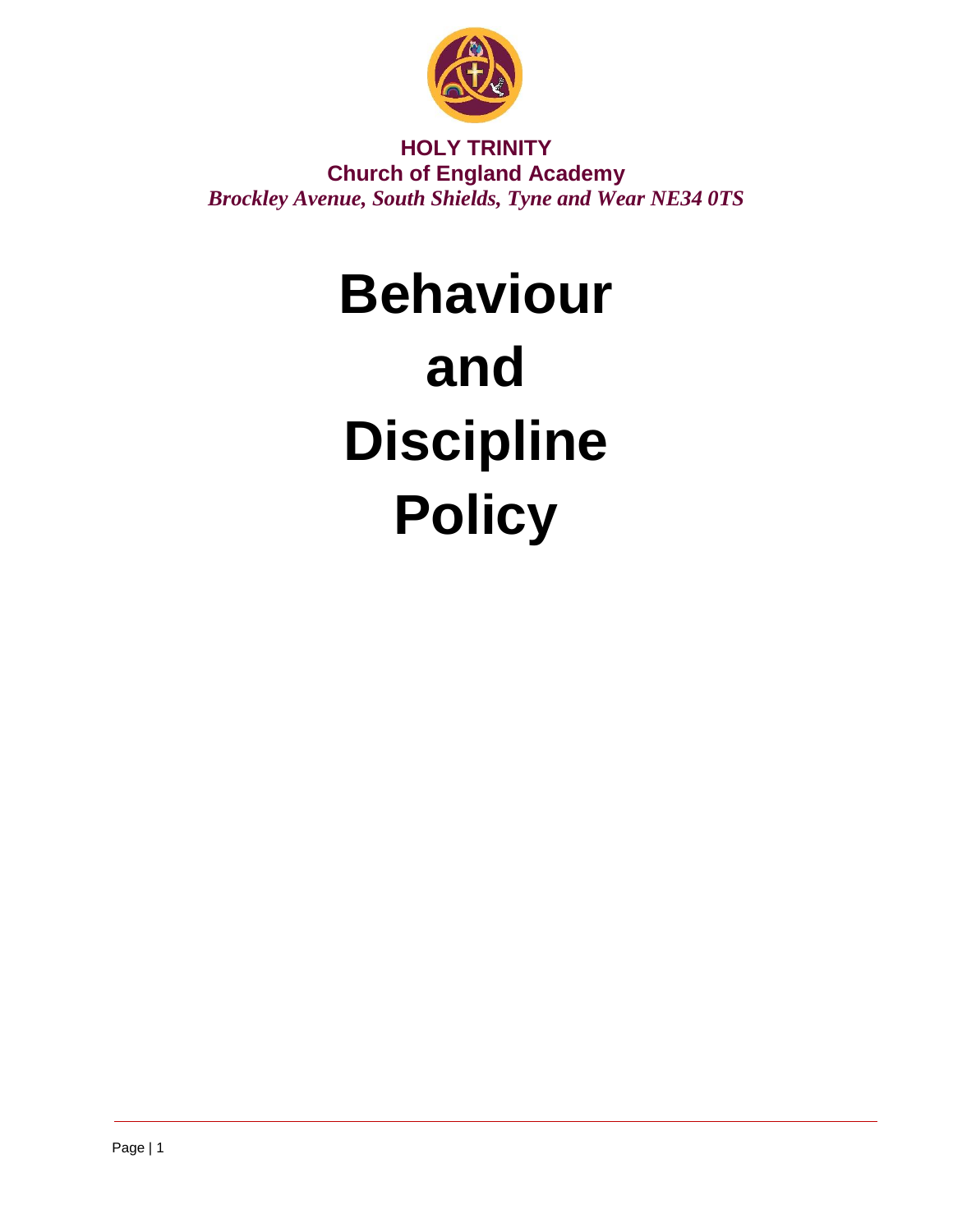# **Contents**

# <span id="page-1-0"></span>**1. Rationale**

Holy Trinity Church of England Academy school seeks to build a strong educational foundation in accordance with Christian principles and values, in partnership with the Church at local, Deanery and Diocesan levels, developing a Christ-centred community where each person can fulfil the potential God has given them.

It seeks to encourage understanding of the meaning and significance of faith, and to promote Christian values through the experience it offers, while respecting the diversity of background and values within our school and wider communities.

# <span id="page-1-1"></span>**2. Aims of the Academy:**

- **1.** To provide a welcoming, caring and supportive environment in which Christian values are central to the life of the Academy;
- **2.** Striving for excellence in teaching, learning and all aspects of Academy life;
- **3.** To provide a rich and varied experience of learning which is
	- *3.1. enjoyable;*
	- *3.2. rewarding;*
	- *3.3. builds confidence;*
	- *3.4. helps develop good working habits;*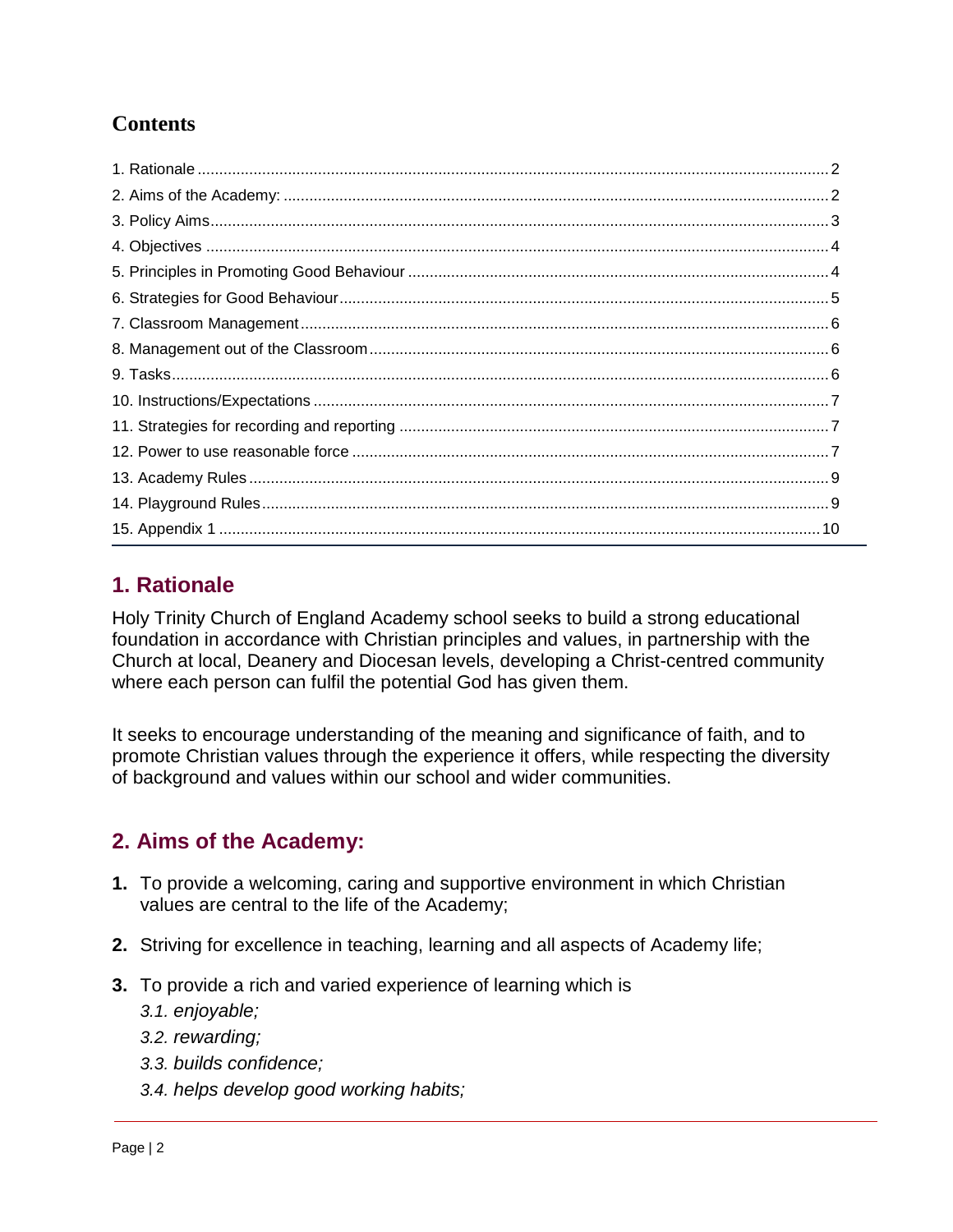- *3.5. incorporates opportunities to reflect;*
- *3.6. fosters attitudes based on honesty, trust, tolerance, understanding and respect for others that develop from a sense of self-worth;*
- *3.7. develops lively, enquiring minds with the ability to question, investigate, and solve problems;*
- *3.8. begins to form the personal values that will help children make sense of the world in which they live and form positive relationships;*
- **4.** To help children grow in their own faith, and through that, to come to respect and understand other faiths and other ways of life;
- **5.** To help children to form the values that will help them make moral decisions and choices throughout their lives;
- **6.** To nurture and develop those skills and attitudes necessary for children to be able to take responsibility for their own learning and behaviour;
- **7.** To nurture links with parents/carers, the Church and the local community.

Working in partnership with parents, the Academy endeavours to provide a well ordered, caring learning environment where pupils can build on their experiences to develop intellectually, to become self reliant and to co-operate with others.

"The behaviour of the pupils is influenced by almost every aspect of the way in which an Academy is organised and how it relates to the community it serves. It is a combination of these factors which give a school its character and identity." – Elton Report.

In order to have a well-ordered, caring environment in which all children can learn to their true potential we must strive for good behaviour, as bad behaviour disrupts good teaching and learning.

## <span id="page-2-0"></span>**3. Policy Aims**

- To contribute to the social, emotional and moral development of our pupils as members of our Academy community and in preparation for their role as valued responsible members of a wider society.
- To maintain an Academy ethos which reflects and develops the positive moral and social values of society.
- To maintain a safe, orderly and positive environment in which both adults and children may flourish.
- To encourage a sense of collective responsibility amongst staff and a sense of commitment to the whole school amongst pupils and their parents.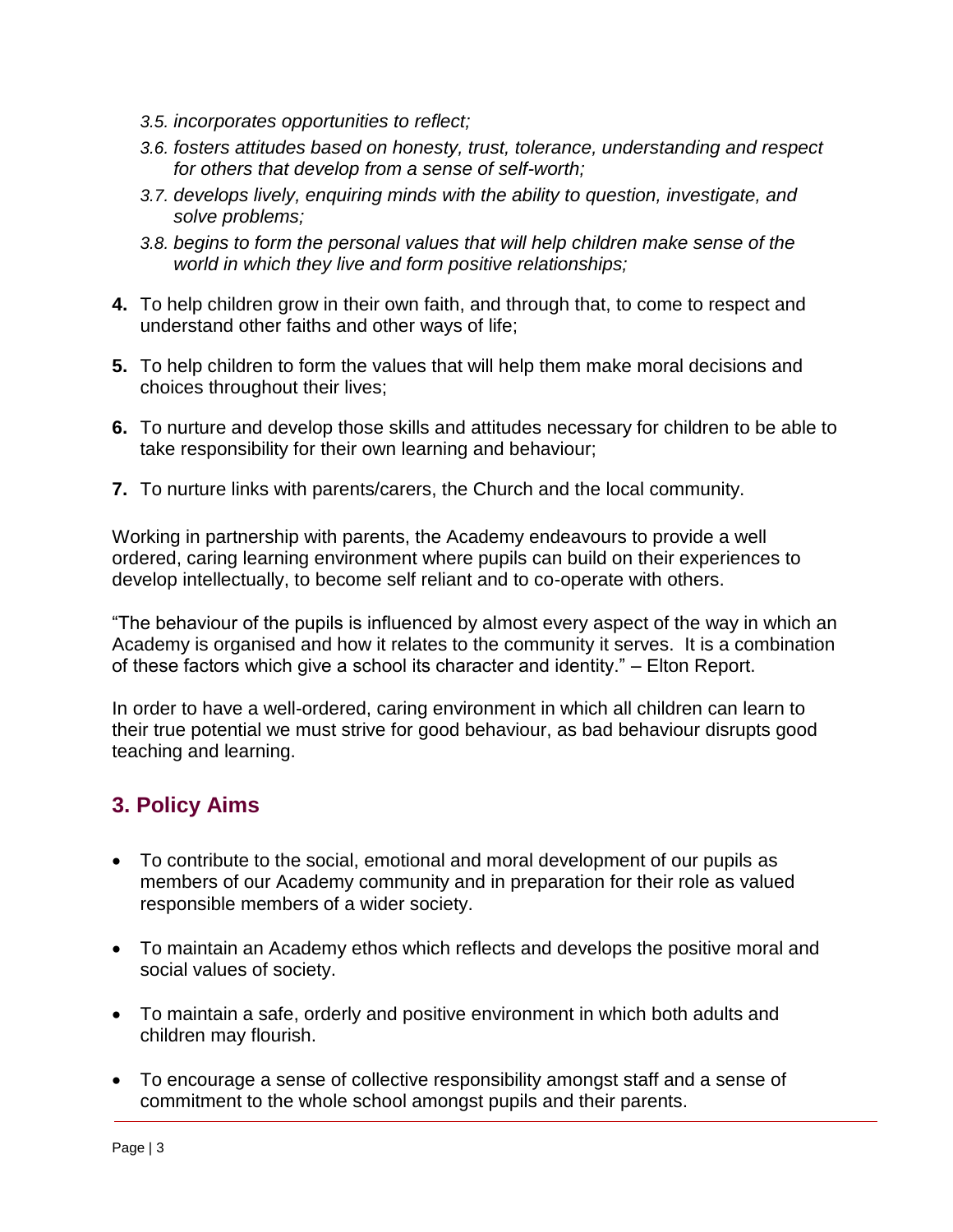- To contribute to the development of each individual's self esteem and self discipline.
- To develop a sense of belonging and pride in the Academy
- To promote good behaviour through a whole school approach.
- To actively seek the co-operation of parents in the implementation of this policy.
- To aim to reduce bad behaviour by positively acknowledging good behaviour and creating an orderly and purposeful, safe and caring environment.
- To be consistent when applying consequences or giving rewards.
- To recognise the importance of Personal and Social Education as a means of promoting the values of respect, self-discipline and social responsibility.

## <span id="page-3-0"></span>**4. Objectives**

- To provide clear guidance to parents, staff and pupils regarding standards of behaviour expected.
- To provide staff with behaviour management strategies which are fair, consistent and manageable and the responsibility of all staff in the Academy.
- To recognise and reward positive models of behaviour.
- To share difficulties and successes with parents.

## <span id="page-3-1"></span>**5. Principles in Promoting Good Behaviour**

#### **Children**

There should be opportunities for all children to take responsibility for their actions and for their behaviour. Every opportunity should be given for older children to set good examples to younger children. There is a need for the Academy to recognise the importance of both the academic and non-academic achievements of each child.

#### **Parents**

We need to promote a welcoming atmosphere and environment, which encourages parents to become involved in school life. We need to make parents aware of the behaviour policy. An important part of the behaviour policy is that parents should be told about their child's achievements as well as any behaviour problems. This can be achieved through teacher / parent contact, letters or by certificates which go home.

#### **Staff**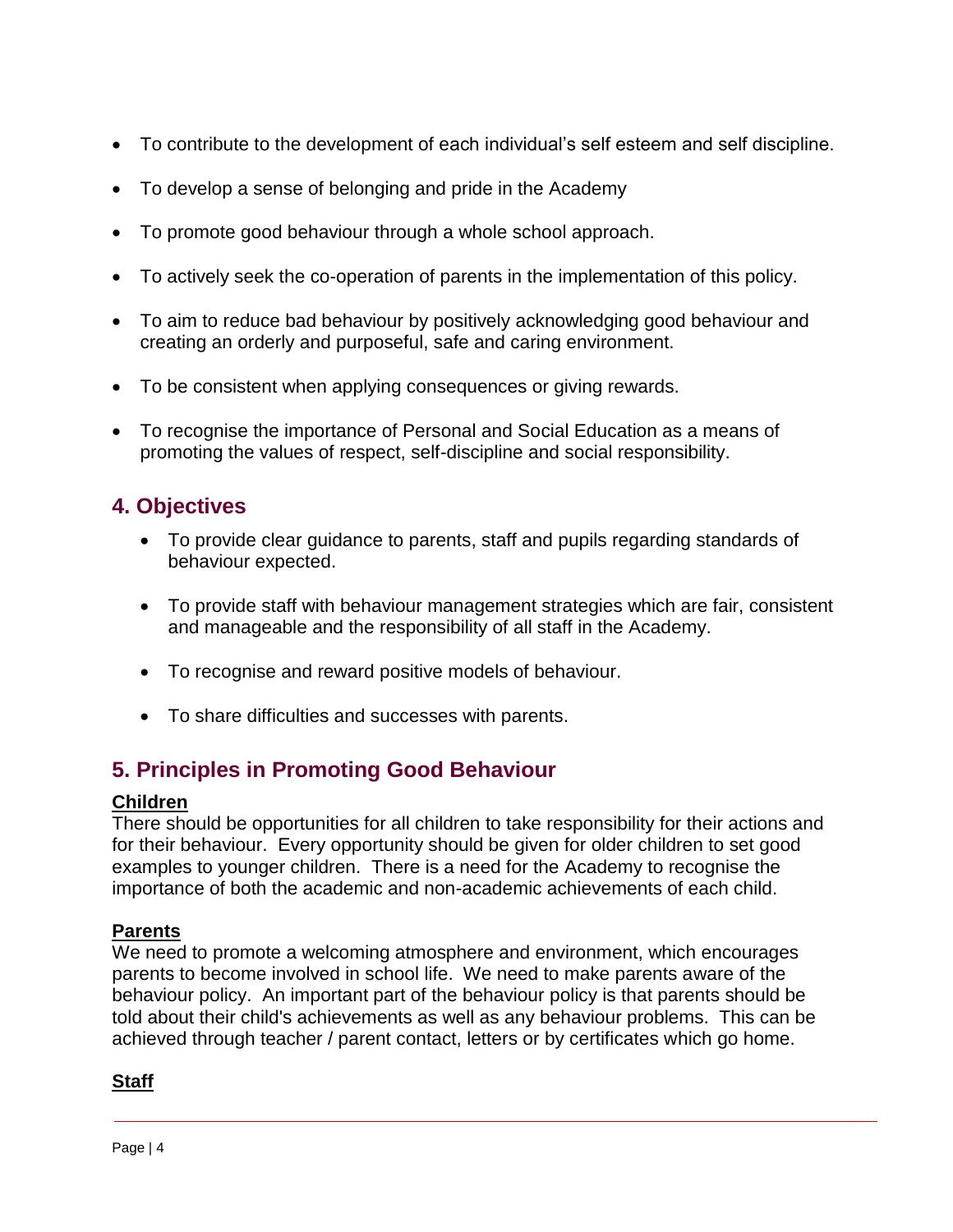All staff, teaching or non-teaching, are able to improve the standards of behaviour of our children by promoting an atmosphere of consistency, fairness and positivism. To increase children's esteem and a sense of ownership, we need to create an attractive environment with children's work well displayed. Children need to be treated with respect and feel valued. Within the class, lessons should be well organised, resources accessible and the environment should reflect high standards of class management; this will help to secure good standards of behaviour.

All staff will have the support of the school management when they are facing difficulties with behaviour.

#### **Governors**

The Governors can make positive contributions to developing and monitoring the Academy's behaviour policy. They also have specific responsibilities in relation to exclusions.

The Head Teacher has a duty to keep the Governing Body in touch with all developments concerning this policy.

## <span id="page-4-0"></span>**6. Strategies for Good Behaviour**

Holy Trinity Church of England Academy follows the Assertive Discipline Method of behaviour management. See Assertive Discipline by Lee Cantor (1989). The programme does not stand alone. It must be complemented by appropriate classroom management, teaching styles and positive role modelling by staff.

- As a result of assertive discipline training the Academy rules were developed and agreed. There are three sets of rules, Academy rules, class rules and playground rules.
- The children's good behaviour is rewarded in a number of ways.
	- Stickers
	- House Points
	- Raffle tickets
	- Praise Notes
	- Phone Calls Home
	- Letter from the Head teacher
	- Pupil of the Week
- If the children do not follow the Academy rules there are a set of consequences. Each child is given a reminder of the rules before being issued with a consequence.

The consequences vary in severity.

1. Warning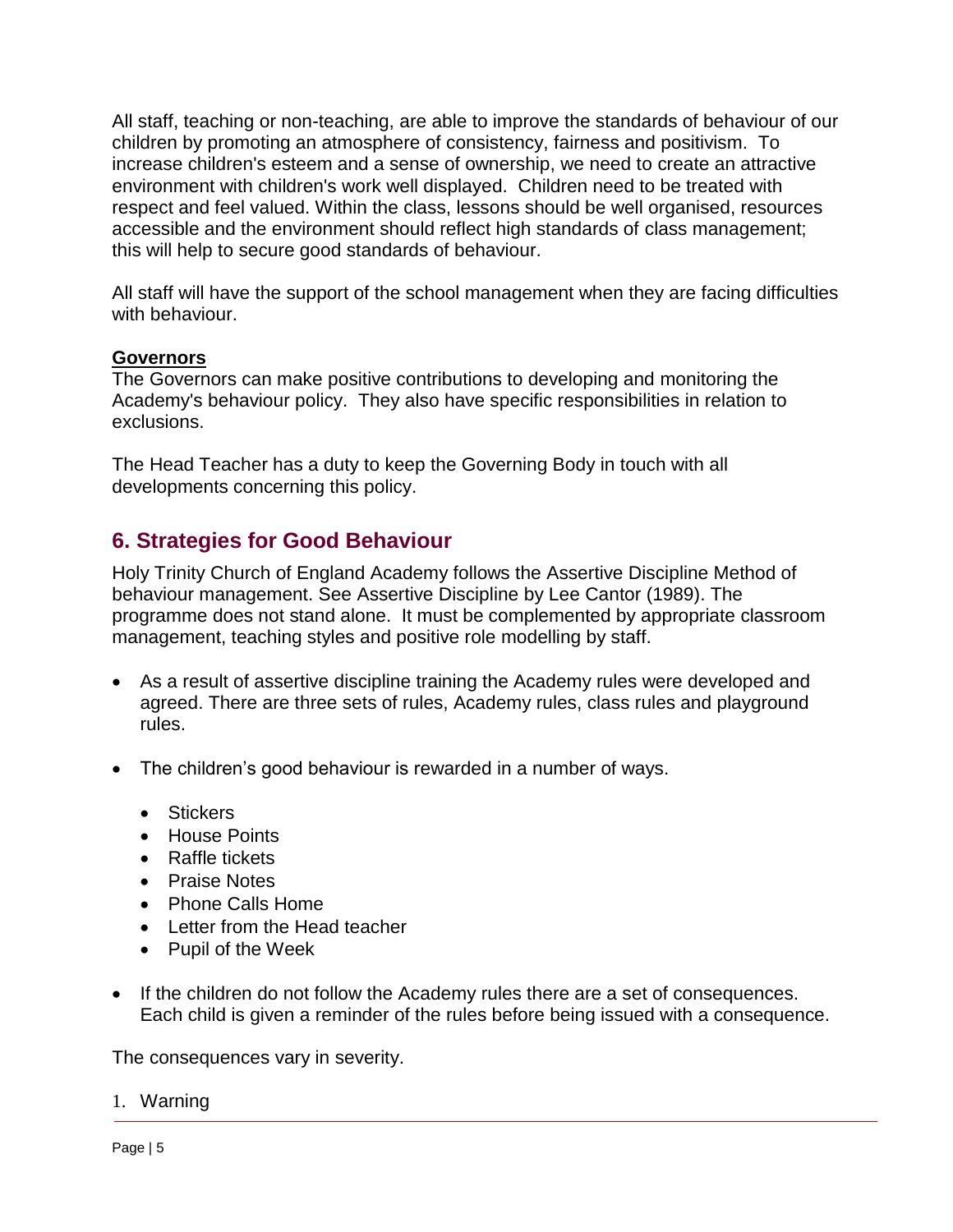- 2. Missed play time
- 3. Time out of class
- 4. Telephone call to parents with child present
- 5. Teacher meeting with parents
- 6. Head teacher **meeting with parents**
- 7. **Severe Behaviour** sent immediately to Head teacher
- Seven consequences result in a letter being sent home. Three of these letters being sent home in one academic year will result in an exclusion from school.
- We have a house point system, which is meant to reward children positively for achievements reached. The system recognises the child's accumulation of house points leading to the presentation of personal awards as well as contributing to the house total. These points are recorded using Class Dojo. The classes' dojo points will always be accessible for children and teacher within their classroom. Where possible the child will put on the dojo points themselves to give them a greater sense of achievement. Individual dojo points will be monitored as well as class dojo points and a prize will be awarded for the class who achieve the most dojo points.
- Behaviour, consequences, Dojo points etc will be monitored every Friday by Mr Barron who has a role in promoting good behaviour across the school. He will speak with class teachers and children about who has been working well, who has had consequences etc and set targets for the week.

## <span id="page-5-0"></span>**7. Classroom Management**

The layout of teaching areas should be such that children are able to move safely and without disturbing others within the confines of the space available. Routines such as entering and leaving the area, selecting and tidying equipment etc. should be well established. Routines should provide children with opportunities to take responsibility for equipment, resources, themselves and others.

## <span id="page-5-1"></span>**8. Management out of the Classroom**

Staff should be aware of potentially "high risk" situations such as large numbers of children retrieving coats, moving around the school or queuing where behaviour may become a problem. These situations should be controlled by restricting numbers or supervising.

## <span id="page-5-2"></span>**9. Tasks**

Tasks should be matched to the needs and interests of the children. Appropriate work where children are motivated and will achieve success develops enthusiasm and positive attitudes. Work that is dull, too easy or too hard will result in children becoming more likely to go "off task" leading to appropriate behaviour. Some work should take the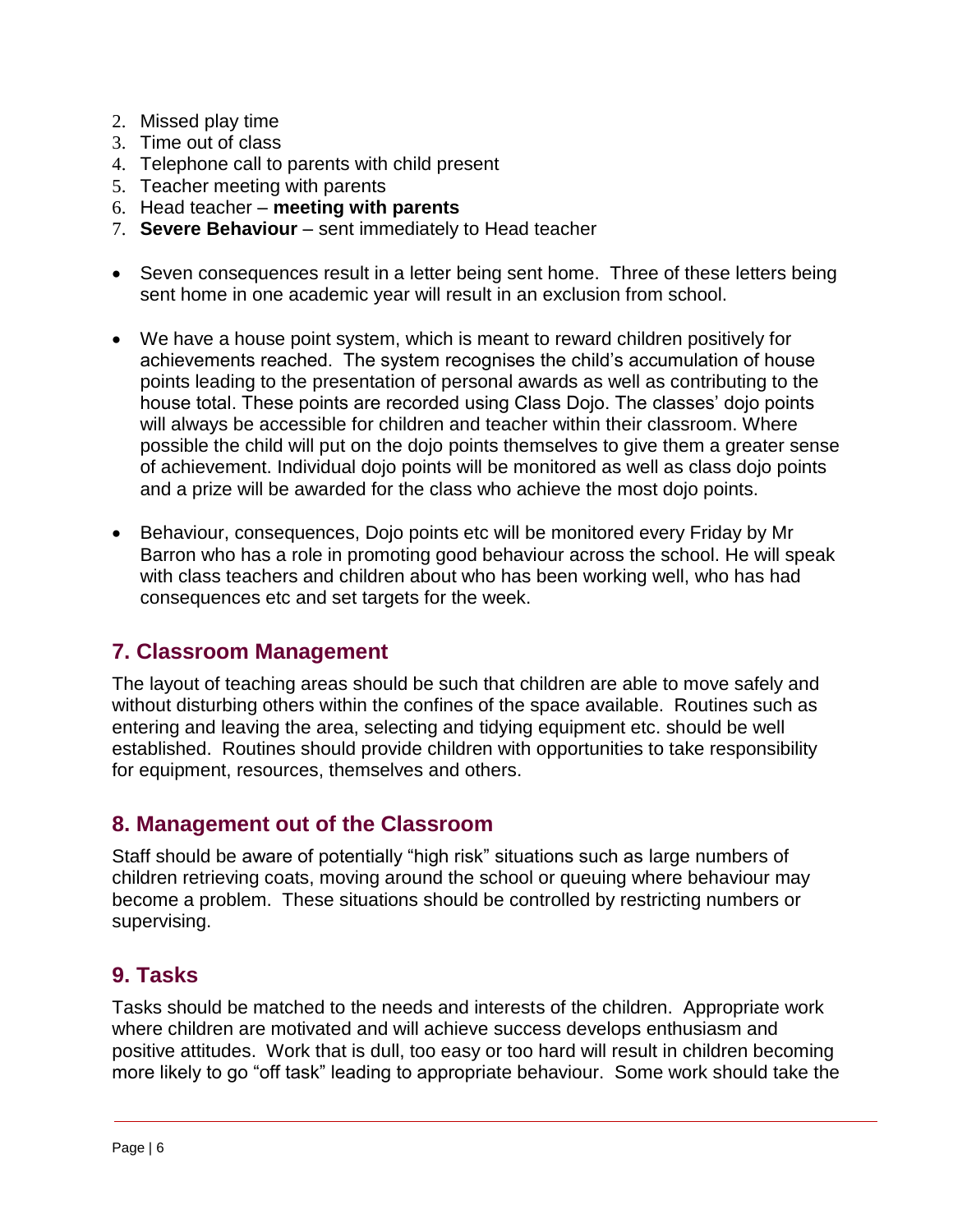form of a shared task which gives a pair or small group of children the opportunity to work together collaboratively.

## <span id="page-6-0"></span>**10. Instructions/Expectations**

Staff should be very specific about what they expect children to do. Instructions or directions should be stated clearly and positive repetition and reinforcement should be used, i.e. "Well done John, you were the first person to stop work and look at me." Expectations can also be positively reinforced and children praised i.e. "I like the way John and Susan have chosen to share the computer," or "thank you Shaun and Jane for choosing to help your friends by hanging up the coats which have fallen on the cloakroom floor."

#### **Good Behaviour is the combined responsibility of all staff, teaching and nonteaching, who should maintain good behaviour throughout the Academy.**

## <span id="page-6-1"></span>**11. Strategies for recording and reporting**

- Each teacher has a behaviour-tracking sheet on which to record incidents of inappropriate behaviour. These consequences will be displayed either via a booklet (1,2 and 3) or on a wall display (year 4,5 and 6)
- If the consequences do not produce a change in behaviour then a Behaviour and Pastoral Plan will be drawn up involving child, parents and the Academy. Outside agencies may also become involved at this point. Parents will be involved throughout the process until the completion of the plan. The Governing body will be kept informed of the progress or lack of progress, as this may lead to a fixed term exclusion.
- If a serious incident occurs then senior staff will take a witness statement from the child involved, the staff and any other pupil involved in the incident. This will trigger the completion of a Positive Handling Plan and a Risk Assessment Individual Pupil Plan.
- Negative behaviour and discussions with parents will be documented using CPOMs and will be available for all senior staff to access at any time. All staff have a responsibility to add incidents to the school CPOMs system.

## <span id="page-6-2"></span>**12. Power to use reasonable force**

The legal provisions on school discipline also provide members of staff with the power to use reasonable force to prevent pupils committing an offence, injuring themselves or others, or damaging property, and to maintain good order and discipline in the classroom.

**At Holy Trinity Church of England Academy, all teaching and non teaching staff have the power to use reasonable force but only in exceptional circumstances, ie**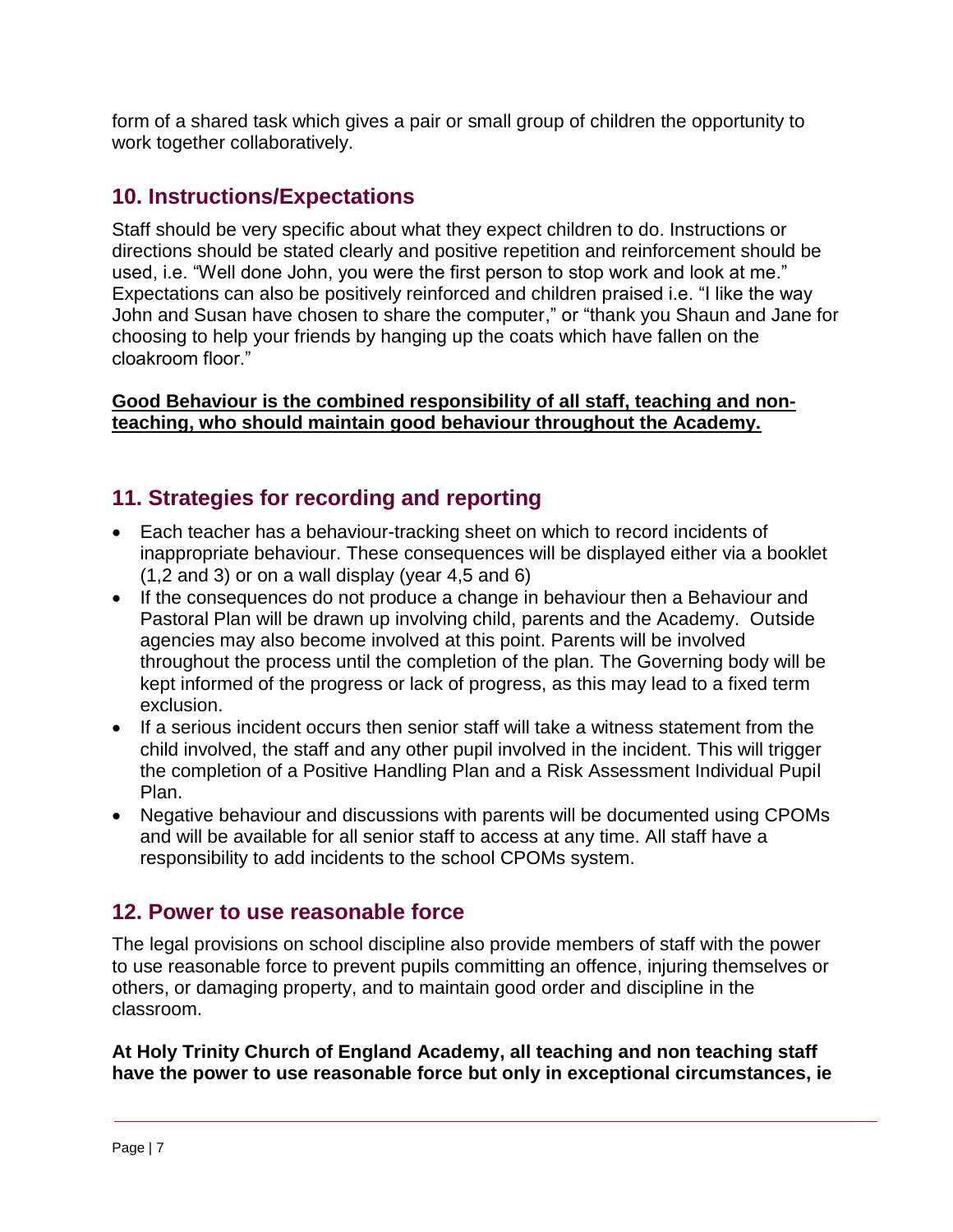**where the pupil is at risk from self harm, where the pupil is at risk to another pupil or adult.** 

**Any incident which involves any member of staff using reasonable force MUST be reported to the Headteacher.** 

**Where pupils present an increased risk of staff having to use reasonable force, they will be subject to a defined plan with appropriate staff training undertaken to identify a suitable method of restraint.** 

Separate advice is available in 'Use of Reasonable Force – advice for school leaders, staff and governing bodies'. See Associated Resources section below for a link to this document.

This is **non-statutory** advice and is intended to provide clarification on the use of force to help school staff feel more confident about using this power if the school policy dictates it is necessary.

#### **Schools cannot use force as a punishment, it is always unlawful to use force as a punishment.**

#### **What is Reasonable Force?**

Force is usually used either to control or restrain. This can range from guiding a pupil to safety by the arm through to more extreme circumstances such as breaking up a fight or where a student needs to be restrained to prevent violence or injury to themselves or others and damaging property. Reasonable in the circumstances means using minimum force.

#### **When can reasonable force be used?**

The decision on whether or not to physically intervene is down to the professional judgement of the staff member concerned and should always depend on the individual and be in line with school policy and reasonableness (including children with disabilities and SEN). This policy on the use of reasonable force acknowledges the legal duty to make reasonable adjustments for children with disabilities and children with SEN.

#### **Staff Training**

• Staff need to be trained in order to manage the use of reasonable force and carry out their responsibilities under the school policy and procedure, where a high risk is identified for a particular pupil.

#### **What legislation does this guide relate to?**

- Education Act 1996
- School Standards and Framework Act 1998
- Education Act 2002
- Education and Inspections Act 2006
- Education Act 2011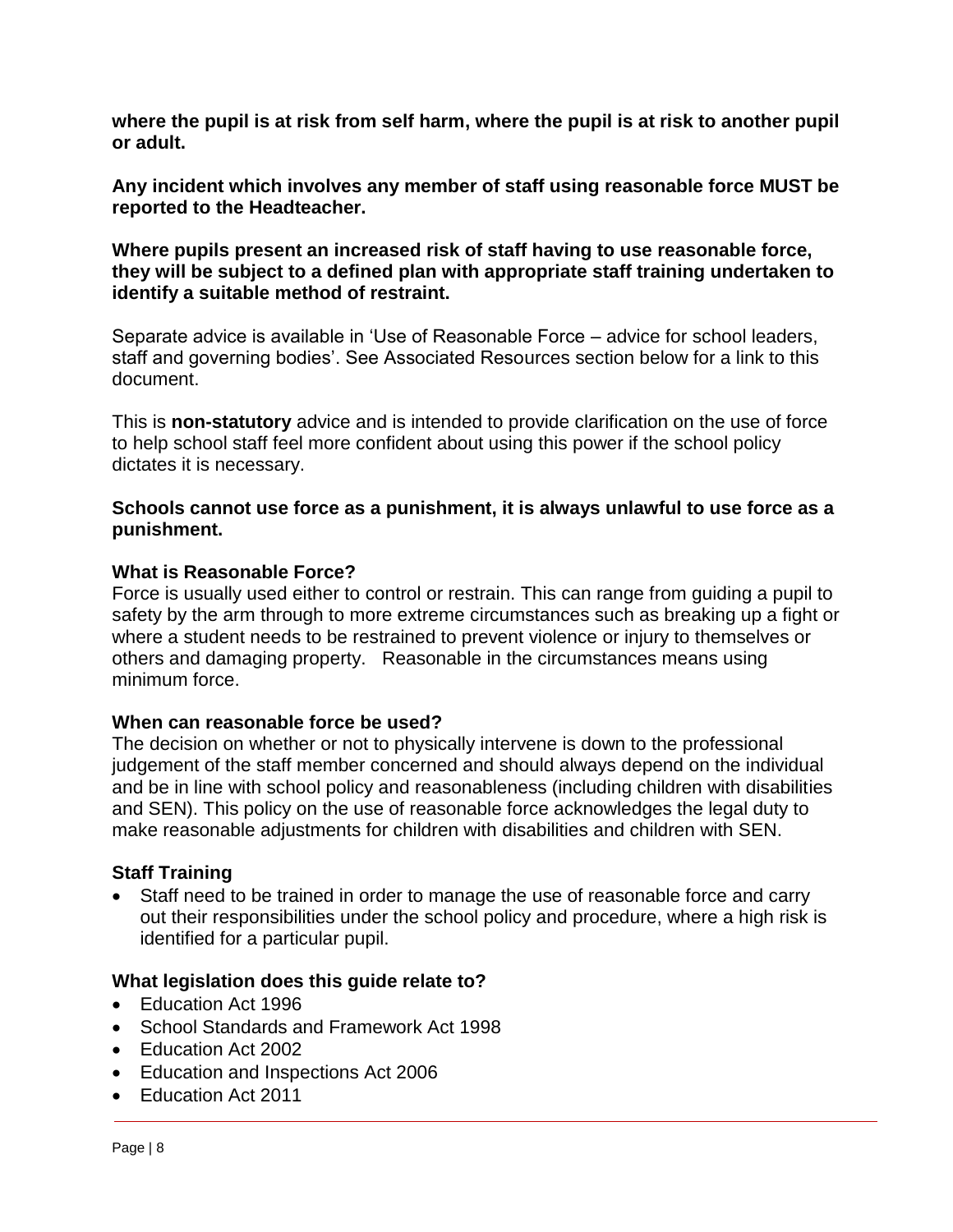• Children Act 1989 – revised 2004

A list of associated resources can be found as Appendix A.

## <span id="page-8-0"></span>**13. Academy Rules**

- Be polite and well mannered to everyone.
- Do as you are asked by an adult.
- Look after each other and our Academy No put downs, no teasing and no bad language.
- Walk sensibly around school.
- Keep hands, feet and other objects to yourself.

## <span id="page-8-1"></span>**14. Playground Rules**

- Do as you are asked by an adult.
- Keep hands, feet and other objects to yourself.
- Line up quietly and sensibly as soon as the bell rings.
- Look after school equipment.